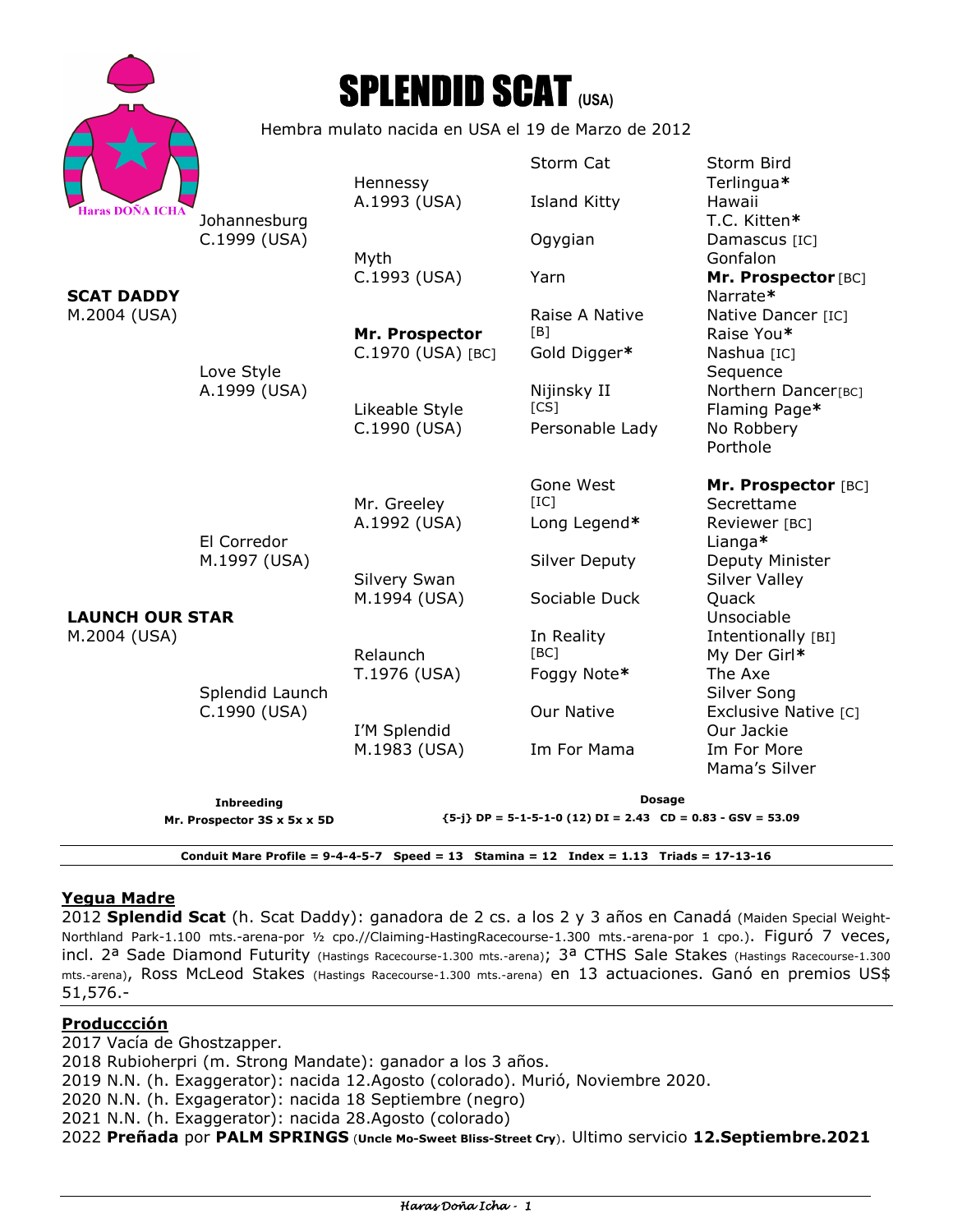### **LINEA PATERNA**

**SCAT DADDY** (**1999**). Ganador de 5 cs. a los 2 y 3 años en 9 act. en USA, incl. Champagne S **(Gr.1)**, Florida Derby **(Gr.1)**, Sanford S **(Gr.2)**,Fountain Of Youth S **(Gr.2)**; 2º Hopeful S **(Gr.1)**; 3º Holly Bull S **(Gr.2)**. US\$ 1.334,300. Murió, 2016.

*Es padre en USA y Europa de:* **JUSTIFY (Triple Coronaado Americano, 2018. Invicto** a los 3 años en 5 actuaciones en USA, 2018, incl. Kentucky Derby**-Gr.1**, Preakness Stakes**-Gr.1**, Belmont S**-Gr.1**, Santa Anita Derby**-Gr.1**. US\$ 3,798,000), **NO NAY NEVER (***Campeón 2 Años en Francia.*Prix Darley Morny**-Gr.1**, etc. **Padrillo** en Irlanda y Chile), **LADY OF SHAMROCK** (American Oaks S**-Gr.1**, Del Mar Oaks**-Gr.1**, etc. US\$ 825,400), **CARAVAGGIO** (Phoenix S**-Gr.1**, Connmonwealth Cup**-Gr.1**, etc. **Padrillo** en Inglaterra), **LADY AURELIA** (Prix Morny**-Gr.1**, Fr., King's Stand S**-Gr.1**, Ingl, etc., **CELESTINE** (Longines Just A Game S**-Gr.1**, etc., USA), **DADDY LONG LEGS** (U.A.E. Derby Sponsored by Saeed & Mohammed Al Naboodah**-Gr.2**, etc. US\$ 1,334,146.**Padrillo** en Chile), **EL KABEIR** (Jockey Club S**-Gr.2**, etc. US\$ 678,892), **HANDSOME MIKE** (Pennsylvania Derby**-Gr.2**, etc. US\$ 756,780), **FRAC DADDY** (Eclipse S**-Gr.2**, etc. US\$ 697,280), **FINALE (Gr.3)**, **SHARED PROPERTY (Gr.3)**, etc. En Chile de: **SOLARIA** (*Caballo Del Año, 2013*. *Campeona 2 Años Césped, 2013*. cls. Polla de Potrancas**-Gr.1**, El Derby**-Gr.1**, etc. Exp. a Japón, 2014), **IL CAMPIONE** (*Campeón 2 Años Césped, 2014*. cls. El Ensayo**-Gr.1**, El Derby**-Gr.1**, Polla de Potrillos**-Gr.1**, Nacional Ricardo Lyon**-Gr.1**, etc. Fig. en USA.**Padrillo** en Argentina), **EL BROMISTA** (*Campeón 2 Años Césped, 2013* y *Campeón Mayor, 2016*. cls. .Club Hípico de Santiago-Falabella**-Gr.1**, Alberto Vial Infante**-Gr.1**, etc.), **DACITA**  (*Campeona 2 y 3 Años Césped, 2014-2015*. cls. Polla de Potrancas**-Gr.1**, etc. y en USA Diana S**-Gr.1**, Beverly D S**-Gr.1**, etc. US\$ 1,273,208), **CIMALTA** (*Campeona 2 Años, 2015*. cls. Arturo Lyon Peña**-Gr.1**, etc.), **THE DREAM** (*Campeona 2 Años Arena, 2015*. cls. 1000 Guineas**-Gr.1**, Tanteo de Potrancas**-Gr.1**, etc.), **GRATINADA** (*Campeona Millera*), **PAQUITA COQUETA** (*Campeona Sprinter, 2016*), **WAPI** (*Campeona 3 Años, 2016*), **RUBY LOVE** (*Campeona 2 Años Césped, 2017*), **SANENUS** (*Campeona 2 Años Arena, 2019*), **KNOCKOUT** (**Gr.1**. **Padrillo** en Argentina), **FLYER**  (**Gr.1. Padrillo**), **FANTASMAGORICO** (**Gr.1. Padrillo**), **SOUTHERN CAT** (**Gr.1**), **KITCAT** (**Gr.1**), **HUASO HONORABLE (Gr.2)**, **MI COQUETA (Gr.2)**, **TU BRUTUS** (**Gr.3 Padrillo en USA**), **CALIFORNIA ONE (Gr.3)**, **KASPER (Gr.3)**, **SUMERIO (Gr.3), IL REY IVAN (Gr.3), RUN FOR FREE, ENTENAO, UNCIDO, GOZA AD LIBITUM, BAUXITA, ALIÑAO, OSHAWA, WIÑAPU, MAEQUES DE POMBAL, DOSIFICADO, KATMAI, GRAN VILLANO, DESTELLO DEL ALMA,** etc

*SCAT DADDY, fue nominado por el Stud Book de Chile, Padrillo del Año en 2013, 2014 y 2015 Ganó ambas Estadisticas de Padrillos en 2014 y en 2015* 

# **LINEA MATERNA**

#### **1ª madre**

2004 Launch Our Star (h. El Corredor): ganadora de 6 cs. en Canadá. US\$ 45,987. Es hermana de **KLABIN'S GOLD**. Madre de 1 cría:

2012 **Splendid Scat** (h. Scat Daddy): **ver arriba**.

# **2ª madre**

90 Splendid Launch (h. Relaunch): ganadora a los 3 años en USA. US\$ 31.800. Es hermana de **Indy Vidual**. Madre de:

- 95 **KLABIN'S GOLD** (cast. Strike The Gold): 11 cs. en USA, incl. Hirsch Jacobs Stakes **(L)**; 2º Jersey Shore Breeder's Cup Stakes **(Gr.3)**, Stanton Stakes **(L)**, Legal Light Stakes **(L)**; 3º Deputy Minister Handicap **(Gr.3)**, Montpelier Stakes **(L)**. US\$ 346.179.
- 98 Splendid Mount (m. Mountain Cat): 2 cs. a los 3 años en USA. US\$ 20.040.
- 02 Artful Launch (h. Artax): 5 cs. en USA. US\$ 89.582. Madre de:
	- 12 **SHARP ART** (cast. Sharp Humor): 10 cs. en USA, incl. Clement Mc Spaaden Memorial Route 66 Stakes. US\$ 438,047.
- 03 Miss Splendid (h. Monarchos): 3 cs. en USA. US\$ 40,396. Madre de ganadores.
- 04 Launch Our Star (h. El Corredor): **ver arriba**.
- 06 Musical Splendor (h. Bernstein): 4 cs. en USA. US\$ 59,234.

# **3ª madre**

83 **I'M SPLENDID** (h. Our Native): ganadora de 5 cs. a los 2 y 3 años en USA, incl. Hollywood Stakes **(Gr.1)**, Selima Stakes **(Gr.1)**, Schuylerville Stakes **(Gr.3)**, Hibiscus Stakes; 2ª Comely Stakes **(Gr.3)**, Astoria Stakes **(Gr.3)**; 4ª Acorn Stakes **(Gr.1)**, Adirondack Stakes **(Gr.2)**. US\$ 627.013. Es hermana de **FETUCCINE**. Madre de:

90 Splendid Launch (h. Relaunch): **ver arriba**.